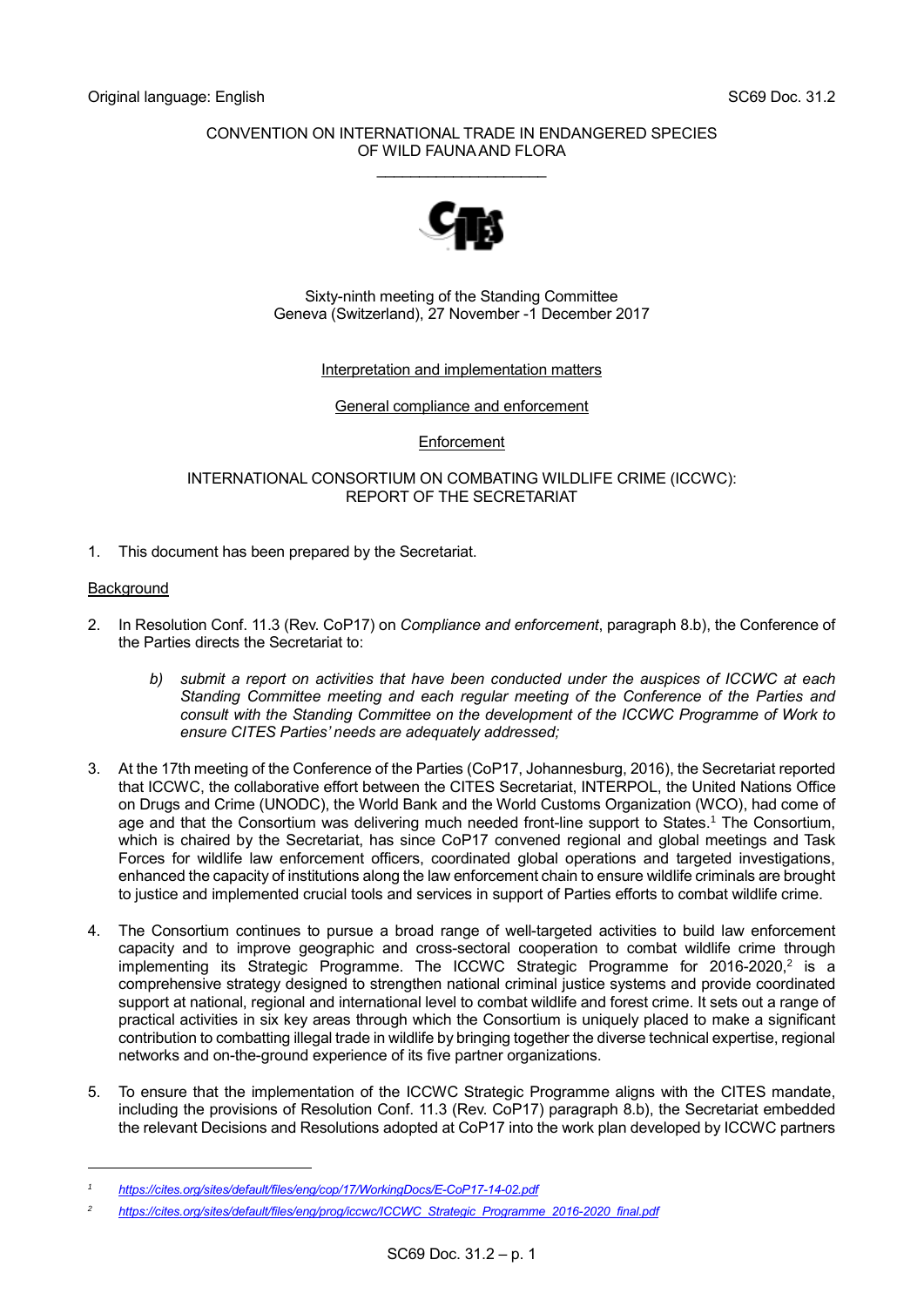to implement the Strategic Programme. Delivery of the Consortium's Strategic Programme is overseen by its Senior Experts Group (SEG), in which each of the five partner organizations is represented. The SEG identifies priorities for the implementation of activities under the Strategic Programme, takes decisions on initiatives to support, and oversees overall effectiveness of delivery. In addition, ICCWC is in the process of developing a further platform to monitor the implementation of the Strategic Programme. Once such platform is established, the Secretariat will seek to identify the most appropriate way to consult with the Standing Committee to ensure Parties needs are adequately addressed.

- 6. The dedicated web portal on ICCWC.<sup>3</sup> maintained in accordance with the provisions of Resolution Conf. 11.3 (Rev. CoP17) paragraph 8 c), was updated in January and June 2017 and is available in English, French and Spanish on the CITES website. It provides up to date information on the Consortium's activities as well as tools and services available through its partner organizations.
- 7. At CoP17, the Conference of the Parties adopted Decision 17.52, paragraphs a) to d) on *The International Consortium on Combating Wildlife Crime (ICCWC)* directed to Parties as follows:
	- *a) make full use of the 'International Consortium on Combating Wildlife Crime (ICCWC) indicator framework for wildlife and forest crime' to measure and monitor the effectiveness of their own lawenforcement responses to wildlife and forest crime;*
	- *b) draw upon the World Wildlife Crime Report developed by the United Nations Office on Drugs and Crime (UNODC) under the auspices of ICCWC, rooted in the best data and case studies available, and backed by in-depth analysis, to inform their decision making and in support of the development appropriate law enforcement responses to wildlife crime;*
	- *c) provide funding support to ICCWC for the implementation of its Strategic Programme 2016-2020, to ensure that it continues to take a leading role in providing coordinated global support to the lawenforcement community; and*
	- *d) provide continued external financial support to the Secretariat, to maintain the position of the ICCWC Support Officer.*
- 8. The present document is structured based on the focus areas of the ICCWC Strategic Programme. It provides an update to Parties on the significant activities conducted under the auspices of ICCWC since CoP17, and highlights how the implementation of Decision 17.52 has progressed to date. The Secretariat also reports in more details on some activities in other documents prepared for the present meeting, as it relates to the different agenda items to be discussed.

## Focus Area 1: Provide institutional support and strengthen cooperation and coordination

- 9. To ensure ICCWC's strategy is fully in line with key priorities and issues of concern to the member States of each ICCWC partner organization, the executive heads, their delegates, and SEG members of all five ICCWC partner organizations met on 23 September 2016, alongside CoP17, to review the Consortium's progress to date and to discuss the implementation of the ICCWC Strategic Programme up to 2020. 4
- 10. The CITES Secretariat, on behalf of ICCWC, and with generous funding support from the United States of America, convened the Second Global Meeting of Wildlife Enforcement Networks (WENs)<sup>5</sup>, alongside CoP17, on 28-29 September 2016. The meeting brought together over 90 representatives from enforcement networks, wildlife law enforcement agencies, international and other relevant organizations from around the world. It focused on sharing experiences and considered measures to further strengthen WENs, promote their operational effectiveness, and enhance their cooperation and interaction. The report of the meeting, as well as resource materials (including network information sheets, the directory of network focal points, and key issues discussed during the meeting), are available on a dedicated page for WENs on the ICCWC portal. <sup>6</sup> At the time of writing, the Consortium is exploring the possibility of developing guidelines for establishing new WENs and strengthening existing WENs based on recommendations from the meeting, as

*<sup>3</sup> <https://cites.org/eng/prog/iccwc.php>*

*<sup>4</sup> [https://cites.org/eng/news/pr/Global\\_consortium\\_strengthens\\_efforts\\_to\\_tackle\\_wildlife\\_crime\\_24092016](https://cites.org/eng/news/pr/Global_consortium_strengthens_efforts_to_tackle_wildlife_crime_24092016)*

*<sup>5</sup>[https://cites.org/eng/news/pr/Wildlife\\_enforcement\\_networks\\_meet\\_to\\_further\\_strengthen\\_collaboration\\_to\\_combat\\_industrial\\_scale\\_crime](https://cites.org/eng/news/pr/Wildlife_enforcement_networks_meet_to_further_strengthen_collaboration_to_combat_industrial_scale_crime_03102016) [\\_03102016](https://cites.org/eng/news/pr/Wildlife_enforcement_networks_meet_to_further_strengthen_collaboration_to_combat_industrial_scale_crime_03102016)*

*<sup>6</sup> [https://cites.org/eng/prog/iccwc.php/Action/report\\_second\\_global\\_meeting\\_WENs](https://cites.org/eng/prog/iccwc.php/Action/report_second_global_meeting_WENs)*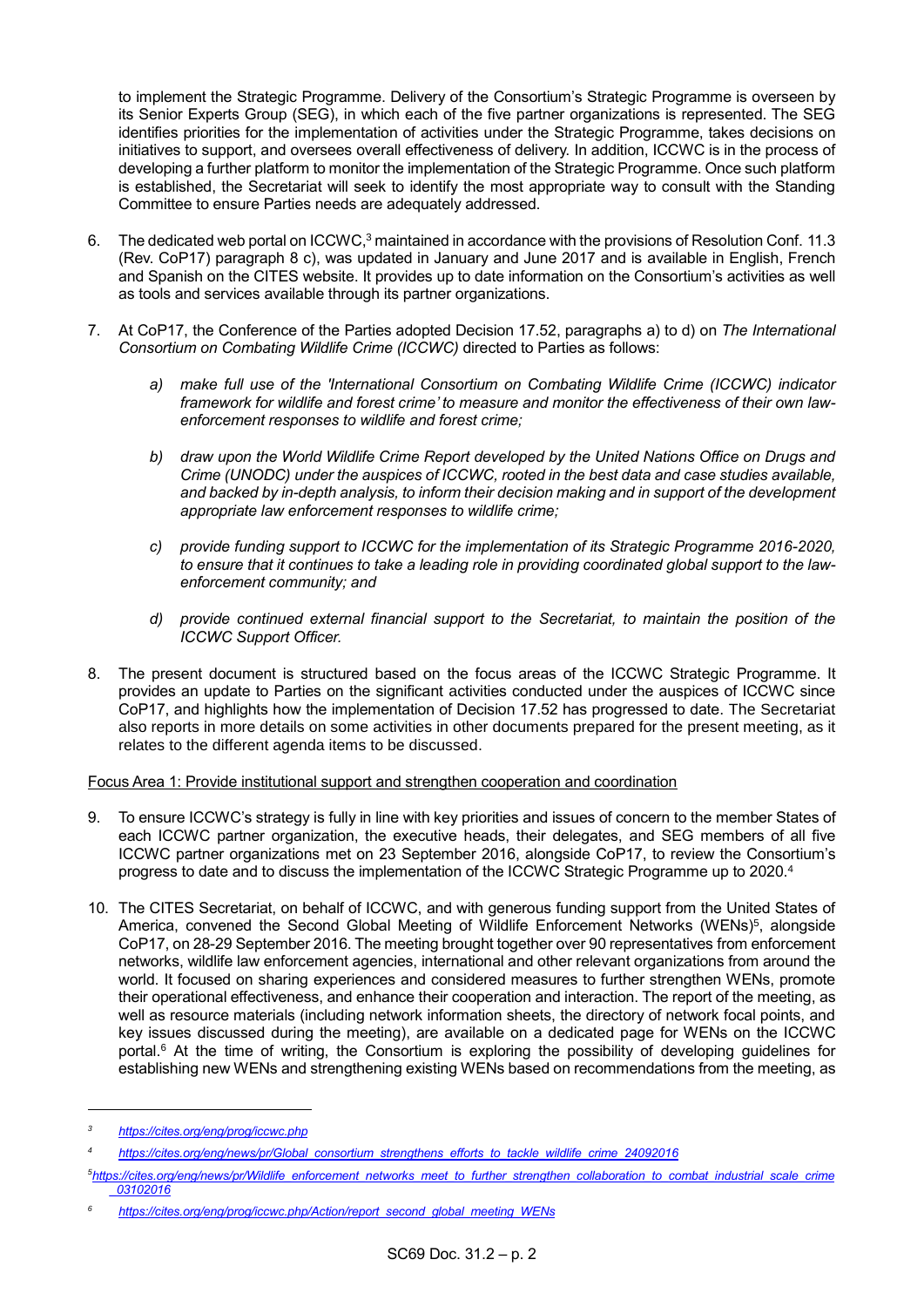well as the possibility of providing further support to WENs. The Secretariat will also continue to update the directory of WEN focal points on a biannual basis.

- 11. At the Second Global Meeting of the WENs and the 27th meeting of the INTERPOL Wildlife Crime Working Group (WCWG), also held in the margins of CoP17, participants agreed that a global operation to tackle illegal trade in wildlife and timber would significantly contribute to enhancing the capacity of enforcement officers across the world to respond to wildlife crime and to combatting wildlife crime. This global operation took place from 30 January to 19 February 2017 and was initiated by the INTERPOL WCWG and coordinated by ICCWC, in close cooperation with Environment Canada, the United Kingdom (UK) Border Force and the United States Fish and Wildlife Service (USFWS). The operation, codenamed Thunderbird, 7 involved police, customs, border agencies, environment, wildlife and forestry officials from 45 countries and territories. Information and intelligence was shared ahead of the operation to assist in identifying specific targets and areas for action. These included wildlife and forest crime hotspots and bottlenecks where checkpoints could be established, in addition to operations at airports and national borders. Operation Thunderbird resulted in 390 investigations, of which there have been 88 completed prosecutions thus far. Countries identified the involvement of at least 898 suspects and reported 1,400 seizures of illicit products worth an estimated USD 5.1 million. The information and intelligence resulting from the operation was analysed by INTERPOL and the product of this analysis will inform future national, regional and international enforcement efforts.
- 12. The CITES Secretariat, in close cooperation with ICCWC and with the support from the United States of America, convened a meeting of the CITES Tortoises and Freshwater Turtles Task Force in Singapore on 25-27 April 2017.<sup>8</sup> The CITES Secretary-General provided an opening statement to the meeting,<sup>9</sup> which included over 50 representatives from 15 countries across Africa, Asia, North America and South America, and from international intergovernmental and non-governmental organizations. The meeting's aim was to develop strategies to strengthen CITES implementation and law enforcement responses to combat illegal trade in tortoises and freshwater turtles and their parts and derivatives. The meeting focused on information and intelligence sharing, and the strengthening of front-line cooperation and coordination. Further details on this activity as well as the recommendations of the Task Force can be found in the document on *Tortoises and freshwater turtles (Testudines spp.)* prepared for the present meeting.
- 13. Recognizing that wildlife trafficking is also affecting the Caribbean region, CITES Parties from the Caribbean expressed the need to enhance cooperation in the region to combat wildlife crime and strengthen CITES implementation and enforcement. With support from the USFWS, ICCWC convened a regional workshop in the Bahamas on 20–22 July 2016 to discuss the potential development of a network to combat wildlife crime in the Caribbean.<sup>10</sup> The meeting was opened by a message from the CITES Secretary-General,<sup>11</sup> and included over 55 participants from 11 countries in the region, along with national and international intergovernmental and non-governmental organizations. It facilitated a better understanding of wildlife crime in the Caribbean and enabled participants to consider the feasibility of establishing a regional wildlife enforcement network (WEN). Participants agreed on the importance of enhanced cooperation at the national and regional level to combat trafficking of terrestrial, freshwater and marine species, and recommended the creation of a Caribbean Wildlife Enforcement Network (CaribWEN) that could facilitate information sharing, provide a platform for capacity building, and lead to greater enforcement action. The meeting report is available to the present meeting as an information document.
- 14. A regional follow-up meeting was convened by the Consortium in the Caribbean, with the designated national focal points in the region to identify a structure for the network. This meeting was convened in Barbados on 10-11 May 2017. At the time of writing, a Memorandum of Understanding is being developed, and in the absence of a formal agreement, member States have established an interim informal channel of communication. The Secretariat would like to thank the United States of America for the generous funds provided, which enabled the Consortium to organize, and the Secretariat to participate in, both regional meetings in the Caribbean. UNODC, on behalf of ICCWC, continues to work closely with member States in

-

*<sup>7</sup> <https://www.interpol.int/News-and-media/News/2017/N2017-022>*

*<sup>8</sup> [https://cites.org/eng/news/pr/cites-task-force-agrees-on-strategies-to-combat-illegal-trade-in-tortoises-and-freshwater](https://cites.org/eng/news/pr/cites-task-force-agrees-on-strategies-to-combat-illegal-trade-in-tortoises-and-freshwater-turtles_28042017)[turtles\\_28042017](https://cites.org/eng/news/pr/cites-task-force-agrees-on-strategies-to-combat-illegal-trade-in-tortoises-and-freshwater-turtles_28042017)*

*<sup>9</sup> [https://cites.org/eng/news/sg/cites-sg-welcome-remarks-at-meeting-cites-tortoises-and-freshwater-turtles-task-force](https://cites.org/eng/news/sg/cites-sg-welcome-remarks-at-meeting-cites-tortoises-and-freshwater-turtles-task-force-singapore_25042017)[singapore\\_25042017](https://cites.org/eng/news/sg/cites-sg-welcome-remarks-at-meeting-cites-tortoises-and-freshwater-turtles-task-force-singapore_25042017)*

*<sup>10</sup> In document CoP17 Doc. 14.2, the Secretariat reported that ICCWC was at the time of writing, working closely with the USFWS to develop a regional meeting in the Caribbean to discuss the potential establishment of a Caribbean Wildlife Enforcement Network (WEN). See paragraph 18 of CoP17 Doc. 14.2 on ICCWC available at <https://cites.org/sites/default/files/eng/cop/17/WorkingDocs/E-CoP17-14-02.pdf>*

*<sup>11</sup> [https://cites.org/eng/news/sg/Caribbean\\_Regional\\_Wildlife\\_Enforcement\\_Workshop\\_210716](https://cites.org/eng/news/sg/Caribbean_Regional_Wildlife_Enforcement_Workshop_210716)*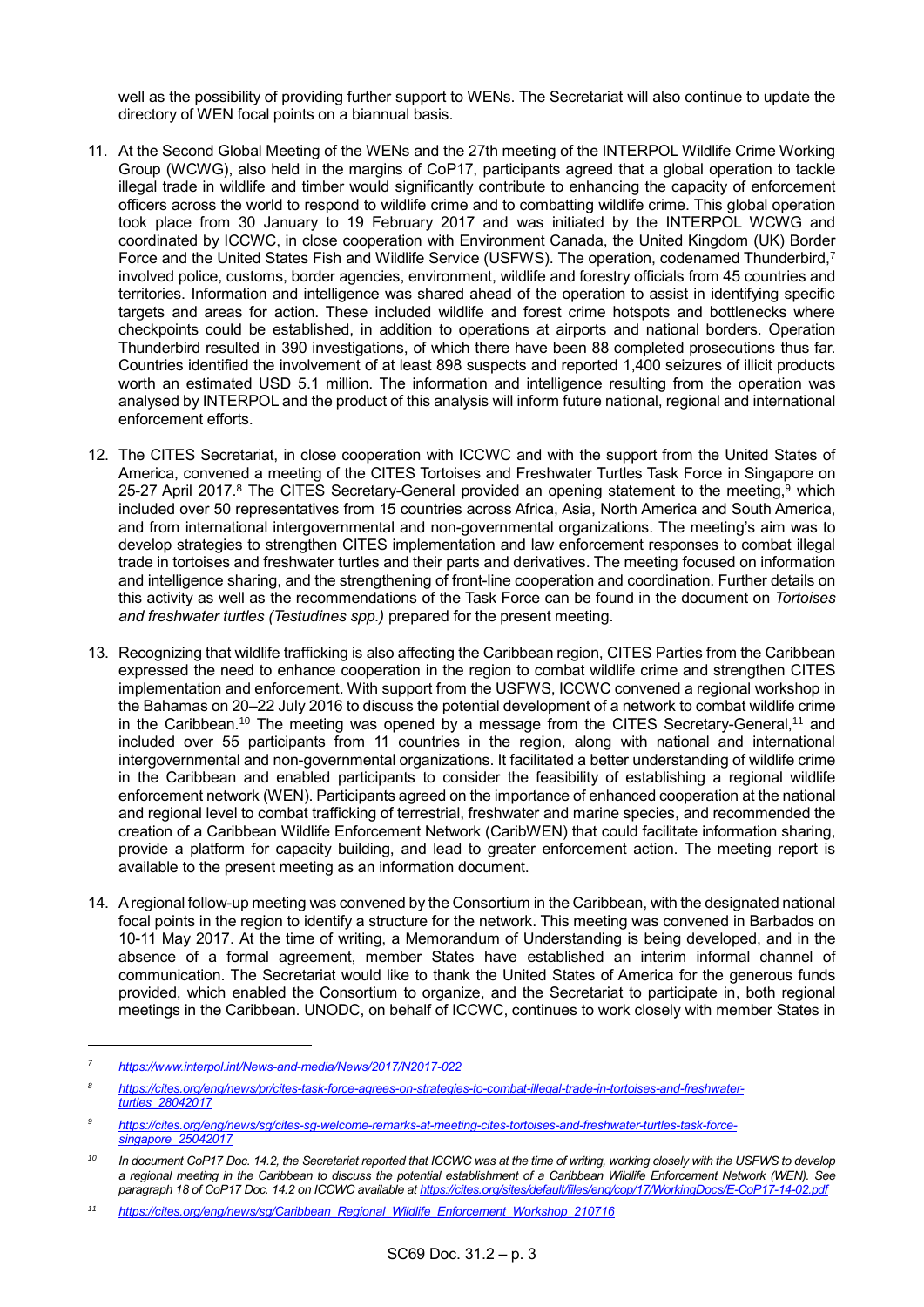the region and the USFWS to further progress this work, as well as to identify capacity building needs to initiate activities in support of the efforts of countries in the region.

15. ICCWC partners also continue to work closely with the Global Environment Facility (GEF) funded Global Wildlife Programme (GWP)<sup>12</sup> managed by the World Bank to ensure effective coordination and collaboration between ongoing initiatives and to explore potential synergies to synchronize and leverage the support of ICCWC to promote effective wildlife law enforcement in the different GWP national projects. The GWP is a USD131 million programme with 20 projects in 19 countries, facilitated by either the World Bank or the United Nations Development Programme (UNDP). As part of the GWP, a number of ICCWC proposals on enforcement matters are currently under discussion. GWP funds can also be used to support the implementation of ICCWC tools and services, as well as a broad range of activities referred to throughout the present document. It is crucial that the GWP, ICCWC and the Secretariat continue to coordinate their efforts closely to ensure that there is no overlap in effort and that funding assists Parties to the fullest extent possible to meet their obligations under CITES.

#### Focus Area 2: Facilitate analysis of national capacity to strengthen law enforcement responses and help guide investment

- 16. At the time of writing, the implementation of the *ICCWC Wildlife and Forest Crime Analytic Toolkit<sup>13</sup>* has been completed in Bangladesh, Botswana, Gabon, Mexico, Mozambique, Nepal, Peru, the United Republic of Tanzania and Viet Nam. In addition, the Toolkit is currently at different phases of implementation in Angola, Bahamas, the Plurinational State of Bolivia, Bosnia and Herzegovina, Chile, Colombia, Congo, the Democratic Republic of Congo, Guyana, Madagascar, Senegal and Togo. 14
- 17. Where Toolkit implementation has been completed, activities to support the recommendations identified in the Toolkit implementation report are in some cases ongoing. However, one of the gaps identified by the Consortium to date has been that ICCWC was often, due to the limited availability of funds, not in a position to provide the necessary support to requests from Parties for assistance with the implementation of specific recommendations resulting from the Toolkit implementation. Funds generously made available by donors for the implementation of the ICCWC Strategic Programme will now enable ICCWC partners to more actively support Parties to implement the recommendations emanating from the Toolkit implementation. In addition, the Secretariat continues to encourage Parties that have implemented the Toolkit to liaise with relevant Parties, donors or international and national organizations as may be appropriate to request support and facilitate the implementation of the recommendations. Similarly, Parties, donors and relevant international and national organizations with ongoing initiatives, programmes and activities in the different countries concerned are encouraged to liaise with national authorities to explore how their ongoing efforts could align with the recommendations of the Toolkit.
- 18. Examples of activities delivered by ICCWC to support recommendations and actions identified through the implementation of the Toolkit have been provided in previous documents on ICCWC prepared for SC and CoP meetings. A summary is also included in an information document on ICCWC prepared for the present meeting. The Secretariat wishes to briefly highlight more recent activities in this regard. To support the implementation of specific recommendations and activities identified in the action plan that were developed following the Toolkit implementation in Viet Nam, ICCWC jointly developed a project to convene a Wildlife Inter-Regional Enforcement (WIRE)<sup>15</sup> meeting for customs, followed by a Regional Investigative Analytic Case Meeting (RIACM)<sup>16</sup> in Viet Nam in October 2017. The meetings, to be convened thanks to generous funds from the Government of France, will aim to connect African and Asian investigators and will be hosted back-to-back over a period of five days with a one-day overlap to allow for participants from both meetings to engage in discussions related to both strategic and tactical wildlife crime responses. In addition, on 21 July 2017, the Secretariat joined UNODC in Maputo for the presentation of the ICCWC Toolkit implementation report to the Government of Mozambique. At the time of writing, a workplan was being

-

*<sup>12</sup> <http://www.worldbank.org/en/topic/environment/brief/global-wildlife-program>*

*<sup>13</sup> [https://cites.org/common/resources/pub/ICCWC\\_Toolkit\\_v2\\_english.pdf](https://cites.org/common/resources/pub/ICCWC_Toolkit_v2_english.pdf)*

*<sup>14</sup> Additional details on the status of the implementation in the different countries can be found on the following link: <https://cites.org/eng/prog/iccwc.php/Action>*

*<sup>15</sup> A WIRE is a meeting convened by UNODC designed in response to the need for intensified cooperation in the investigation of transnational criminal networks. It offer a specialized platform to convene one category of officials at a time, with a view to build bridges among like-minded professionals from different countries.*

*<sup>16</sup> A RIACM is a meeting convened by INTERPOL to support investigations and operational analytical work., in particular to follow-up on transnational investigations linking organized criminal networks through information exchange and the development of operational plans to target these networks.*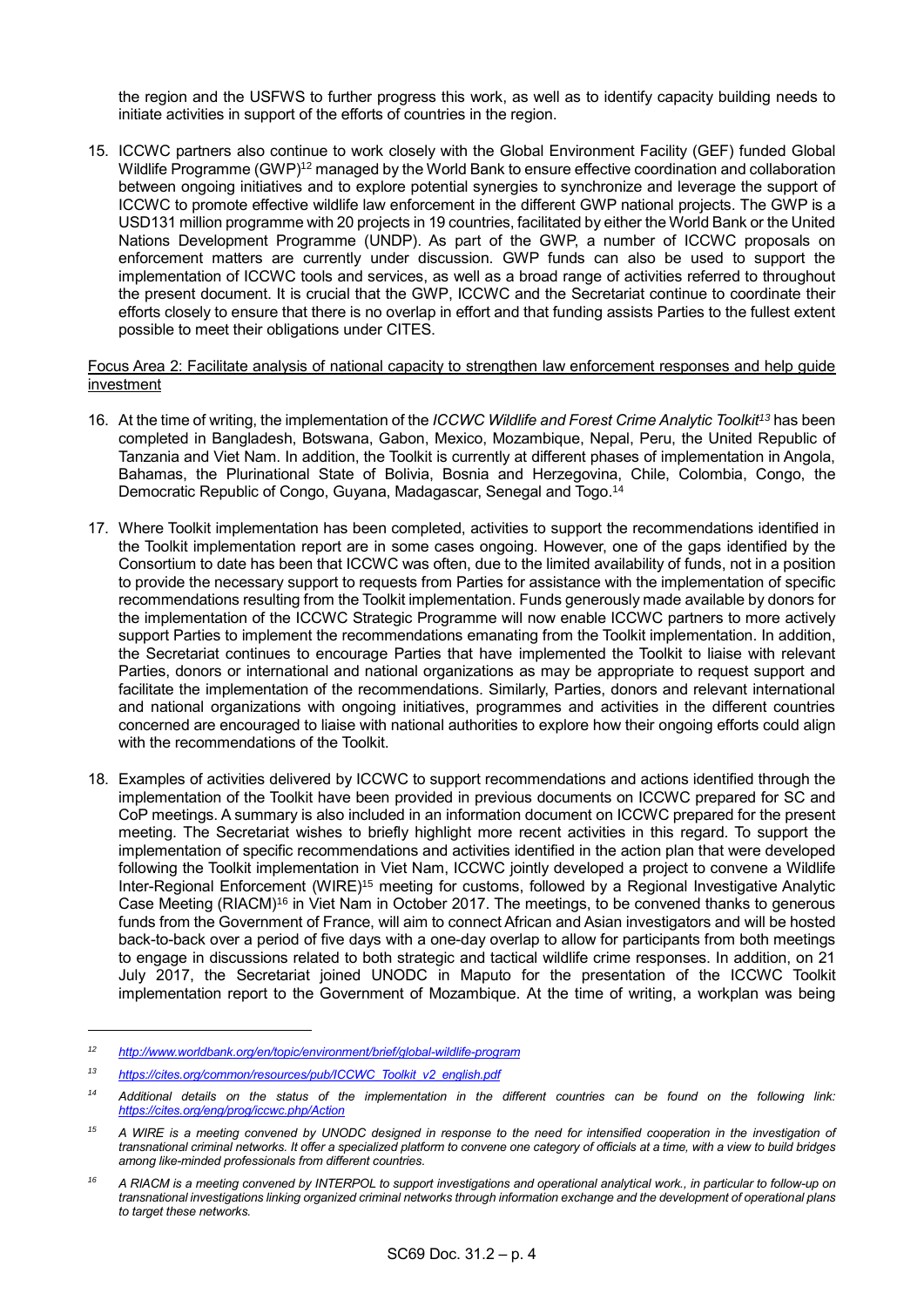prepared to support the implementation of priority recommendations from the Toolkit report identified during working group discussions held during the meeting. ICCWC would like to thank Germany for the generous funding it provided to ICCWC to implement a number of recommendations of the Toolkit report in Mozambique.

- 19. The *ICCWC Indicator Framework for wildlife and forest crime<sup>17</sup>* which complements the ICCWC Toolkit is intended to provide a standardized approach to measure the effectiveness of national law enforcement responses. It also enables a Party to independently monitor performance over time to identify any changes in the effectiveness of its law enforcement responses. The Indicator Framework consists of 50 performance measures that cover the major components of a law enforcement response to illegal trafficking in wildlife. To support the implementation of Decision 17.52 paragraph a), the ICCWC Indicator Framework is now included as an integral part of the implementation of the ICCWC Toolkit. The implementation of the ICCWC Indicator Framework is, at the time of writing, scheduled to take place in Kenya in November 2017. In addition, at the time of writing, ICCWC is working closely with the World Bank and UNDP to encourage Parties to include the ICCWC Indicator Framework (or the ICCWC Toolkit as may be appropriate) in their respective GWP national proposals.
- 20. The Secretariat would like to take this opportunity to remind Parties of the provisions of Resolution Conf. 11.3 (Rev. CoP17) paragraph 13 i), and continues to welcome formal requests from Parties for support from ICCWC to implement the Toolkit and the Indicator Framework. The Secretariat would welcome feedback from Parties that have implemented the ICCWC Toolkit or Indicator Framework, in the interest of ensuring that Parties' needs are addressed and to further enhance available ICCWC tools and services.

### Focus Area 3: Develop or enhance criminal justice and preventive capacity across institutions

- 21. At CoP17, ICCWC launched its *Wildlife crime and anti-money-laundering (AML) training programme*, 18 designed to help investigators, prosecutors and others in the criminal justice system overcome the investigative, legal and procedural challenges related to wildlife crime and money laundering cases. To progress the implementation of Decision 17.83 paragraph b) on *Enforcement matters*, the Consortium is planning to deliver on-the-ground training targeted to relevant regional and national contexts in key countries. From 12-16 June 2017, the World Bank delivered a pilot training on financial investigations in Kenya, in which 31 participants from relevant agencies, including the Financial Intelligence Unit, Kenya Wildlife Service (KWS), the Ports Authority, the Office of the Director of Public Prosecution, the Anti-Corruption Agency and the judiciary participated. Based on experiences from this pilot training, the training programme is being further tailored and improved. At the time of writing, a second training was being planned before the end of 2017 in the United Republic of Tanzania. Both trainings have been made possible with funds generously provided to ICCWC by the GWP and the World Bank through the Country Management Unit of Kenya and the UK Department for International Development. It is envisaged that through the ICCWC Strategic Programme, further funding will be available for the implementation of the ICCWC AML training programme in a limited number of countries. Parties that are interested to benefit from this training programme are invited to submit a formal request for support from ICCWC to the Secretariat. The Consortium will also be actively reaching out to identified Parties to offer such support.
- 22. The activities outlined in paragraph 21 above also support the implementation of Resolution Conf. 17.6 on *Prohibiting, preventing, detecting and countering corruption, which facilitates activities conducted in violation of the Convention*, which in paragraph 10 recommends that ICCWC continues to incorporate anti-corruption efforts into its activities, including those related to anti-money laundering and asset seizure and recovery.
- 23. Resolution Conf. 17.6 serves as a baseline for CITES Parties to take action to combat corruption associated to illegal wildlife trade. A crucial tool in such endeavours is the UN Convention Against Corruption (UNCAC) and the Secretariat has been exploring potential synergies and cooperation with UNODC and UNCAC to this effect<sup>19</sup>. In addition, at the time of writing, the Consortium is exploring the implementation of several activities to assist Parties to take action to combat corruption, including in support of Decision 17.83 paragraph a), that requests ICCWC to develop guidelines that could be used to promote adequate integrity policies, and assist Parties to mitigate the risks of corruption in the trade chain as it relates to CITES-listed specimens. As further elaborated upon in the document on *Enforcement matters* prepared for the present meeting, the important role of CITES and ICCWC in combating corruption related to illegal trade in wildlife

-

*<sup>17</sup> [https://cites.org/sites/default/files/eng/prog/iccwc/E-ICCWC-Ind-FW-Assessment\\_guidelines\\_and\\_template\\_clickable-final.pdf](https://cites.org/sites/default/files/eng/prog/iccwc/E-ICCWC-Ind-FW-Assessment_guidelines_and_template_clickable-final.pdf)*

*<sup>18</sup> <https://cites.org/eng/prog/iccwc.php/Tools>*

*<sup>19</sup> Further details are included in the document on Enforcement matters prepared for the present meeting*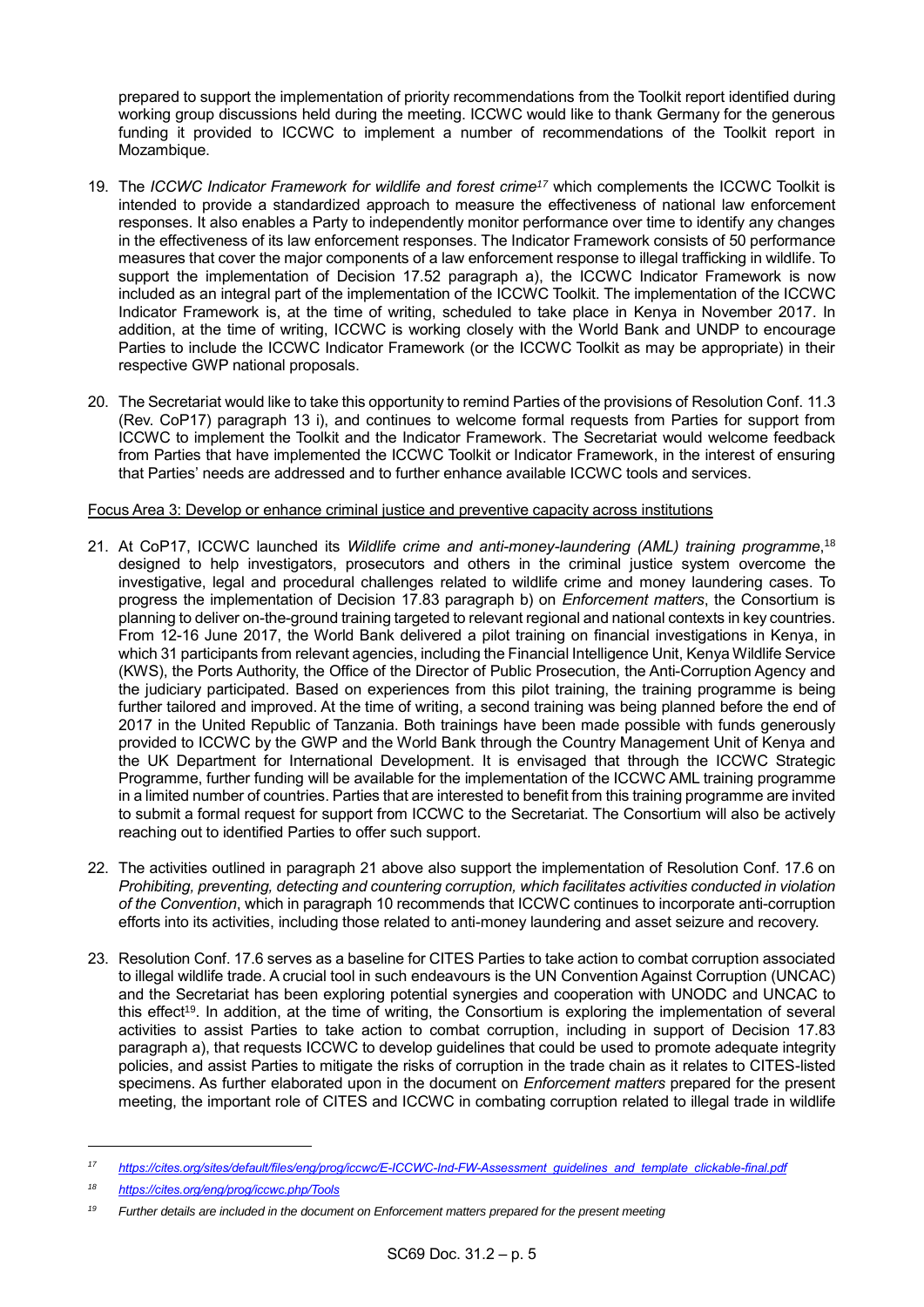was also highlighted in the *High Level Principles on Combating Corruption Related to Illegal Trade in Wildlife and Wildlife Products*, adopted as an annex of the G20 Leaders Declaration, *Shaping an interconnected world*, released on 8 July after a meeting of the G20 in Hamburg, Germany. 20

24. The CITES Secretariat was at the time of writing in discussions with the Government of Madagascar and ICCWC partners to deploy to Madagascar a targeted Wildlife Incident Support Team (WIST) consisting of one data analyst and one investigator, in support of the implementation of Decision 17.294. The Secretariat reports in more details on this in the document on *Tortoises and Freshwater Turtles (Testudines spp.),*  prepared for the present meeting.

### Focus Area 4: Increase awareness and support for measures to combat wildlife and forest crime

- 25. ICCWC hosted the first Global Partnerships Coordination Forum<sup>21</sup> alongside CoP17 on 25 September 2016. Moderated by the World Bank on behalf of ICCWC, it included a high-level panel discussion with representatives from the African Union Commission, the CITES Secretariat, UNODC, UNDP and WCO, to explore different perspectives on how law enforcement, development, environmental and social approaches can contribute to combating illegal wildlife trade. The Forum included a dialogue with CITES Parties to identify any gaps that may exist in current approaches to combating wildlife crime. The Chair's Summary of the global partnerships coordination forum was made available as document CoP17 Inf. 89. $^{22}$
- 26. On 26 September 2016, ICCWC hosted a side event alongside CoP17 to profile the first-ever *World Wildlife Crime Report*, <sup>23</sup> launched in May 2016 at the UN Commission on Crime Prevention and Criminal Justice (CCPCJ). The report highlights that illicit wildlife trafficking affects countries across the globe, and that poaching and illegal trade of thousands of different species not only present real environmental dangers, but ultimately undermines the rule of law. The report was developed by UNODC based on data provided by ICCWC partner organizations. It is rooted in the best data and case studies available, and backed by indepth analysis. Parties are again encouraged to draw upon this report in accordance with the provisions of Decision 17.52, paragraph b). Efforts are under way by ICCWC partners in support of developing similar reports in the future.
- 27. To increase awareness and support for measures to combat wildlife and forest crime, ICCWC partners both collectively and individually participated in and organized side events on 3 March 2017, UN World Wildlife Day, at the UN Headquarters in New York and in Geneva, where, among others, the results of Operation Thunderbird (see para. 11 above) were publicised. ICCWC partners also participated in a number of high level events and conferences since CoP17 to raise the profile of wildlife crime and to secure political support for combating it, such as the Hanoi Conference on the Illegal Wildlife Trade (17-18 November 2016),<sup>24</sup> and a Technical Advisory Committee Meeting on the African Strategy on Combating Illegal Trade and Illegal Exploitation in Wild Fauna and Flora in Africa (18-20 April 2017).

## Focus Area 5: Expand the use of knowledge, technology and innovation

28. A number of activities related to this focus area were at the time of writing under discussion. These include the compilation of an electronic directory of laboratories in accordance with the provisions of Decision 17.83 paragraph c), and the commissioning of a threat assessment report on illegal wildlife trade in West and Central Africa in accordance with the provisions of Decision 17.97, both reported upon in the document on *Enforcement matters* prepared for the present meeting. Another activity under discussion is the establishment of capacities and the development of guidelines to support the efforts of Parties to combat wildlife cybercrime in accordance with the provisions of Decision 17.93, as reported upon in the document on *Combating wildlife cybercrime* prepared for the present meeting.

# Focus Area 6: Cross-cutting: Ensure the effective operation, coordination and evaluation of ICCWC

29. At CoP17, the Conference of the Parties adopted Decision 17.52 paragraphs c) and d), encouraging Parties to provide financial support to ICCWC, to enable the Consortium to implement its Strategic Programme 2016-2020 and to ensure that ICCWC continues to provide coordinated global support to the law-

*<sup>20</sup> [https://cites.org/eng/CITES\\_welcomes\\_G20\\_leaders\\_Declaration\\_on\\_combating\\_corruption\\_related\\_to\\_illegal\\_trade\\_in\\_wildlife\\_100717](https://cites.org/eng/CITES_welcomes_G20_leaders_Declaration_on_combating_corruption_related_to_illegal_trade_in_wildlife_100717)*

<sup>&</sup>lt;sup>21</sup> *[https://cites.org/eng/news/pr/CoP17\\_hosts\\_first\\_ever\\_wildlife\\_crime\\_partnerships\\_forum\\_26092016](https://cites.org/eng/news/pr/CoP17_hosts_first_ever_wildlife_crime_partnerships_forum_26092016)* 

*<sup>22</sup> <https://cites.org/sites/default/files/eng/cop/17/InfDocs/E-CoP17-Inf-89.pdf>*

*<sup>23</sup> <https://cites.org/eng/prog/iccwc.php/Tools>*

*<sup>24</sup> [https://cites.org/eng/Intervention\\_CITES\\_Secretary-General\\_at\\_Hanoi\\_Conference\\_on\\_Illegal\\_Wildlife\\_Trade\\_17112016](https://cites.org/eng/Intervention_CITES_Secretary-General_at_Hanoi_Conference_on_Illegal_Wildlife_Trade_17112016)*